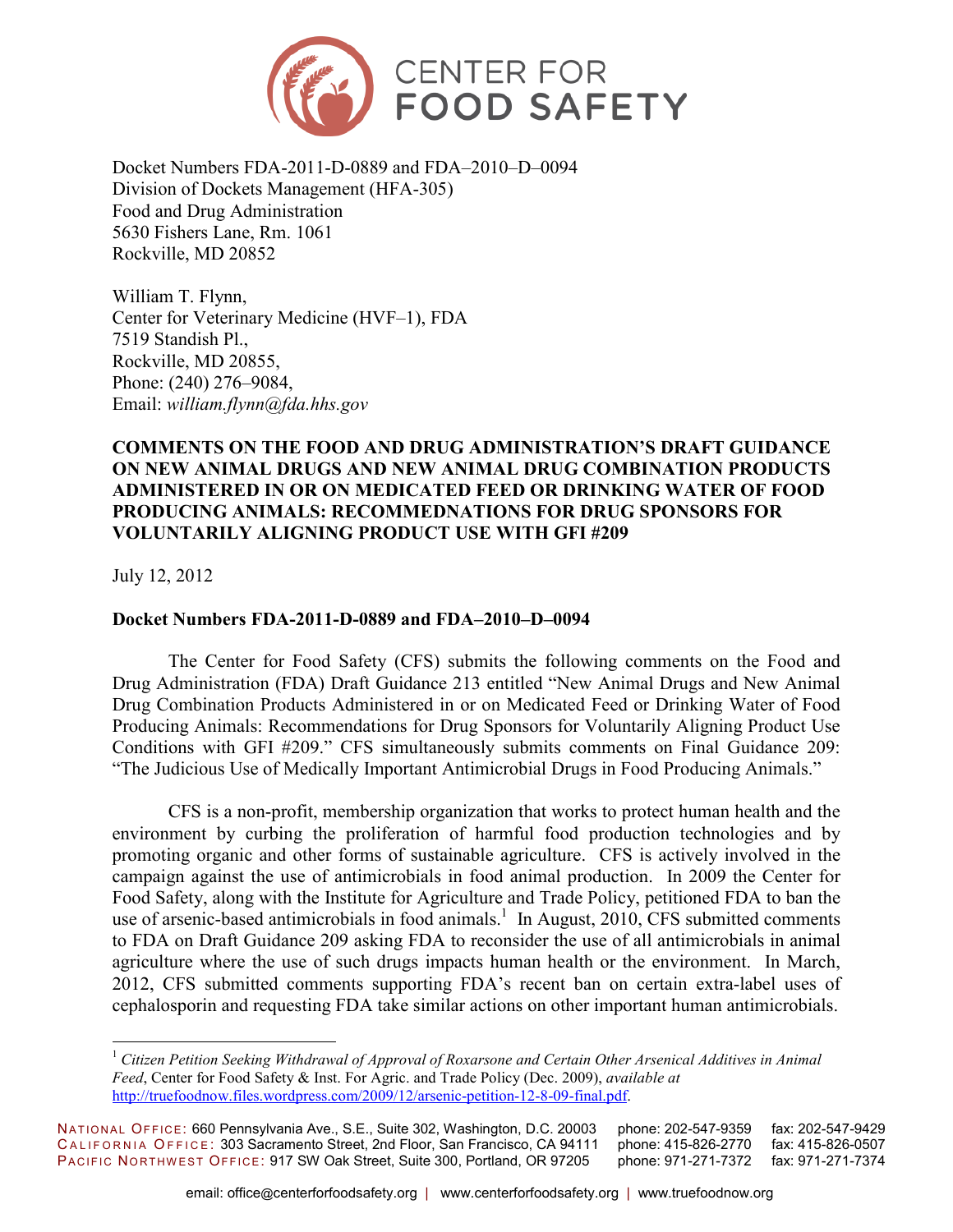CFS represents over  $200,000$  members<sup>2</sup> throughout the country that support enhanced animal welfare and regularly purchase organic products, including organic meat and dairy, due to concerns about the use of antimicrobials in animal production. CFS and its members believe it is imperative that FDA promote a cautious approach to the use of antimicrobials in food animal production in order to address antimicrobial resistance.

#### **BACKGROUND**

Antibiotics and similar drugs that inhibit the growth of microorganisms—together antimicrobials—are used in human medicine to treat patients with infectious diseases. Since the 1940s, these drugs have greatly improved public health and reduced illness and death from infectious diseases.

Antimicrobials are also administered to animals raised for food. Antimicrobials are routinely administered to healthy animals in order to speed growth and to compensate for unsanitary conditions.<sup>3</sup> The Johns Hopkins Center for a Livable Future estimates that nearly 80 percent of antibiotics sold in this country are administered to food animals. Of the 80 percent, 70 percent are administered for non-therapeutic reasons, such as to promote growth and prevent disease in overcrowded and unsanitary conditions.<sup>4</sup> Ralph Loglisci of the Center for a Livable Future argues that industry is "lumping the use of antibiotics to make up for poor living conditions and animal husbandry in the same therapeutic category.<sup>"5</sup>

"There is clear evidence of adverse human health consequences due to resistant organisms resulting from non-human usage of [antimicrobials].<sup>56</sup> As early as the late 1960s, researchers reported a dramatic increase in strains of enteric bacteria of animal origin showing resistance to one or more antimicrobials. Researchers found that the "[m]isuse and overuse of antimicrobial drugs creates selective evolutionary pressure that enables antimicrobial resistant bacteria to increase in numbers more rapidly than antimicrobial susceptible bacteria and thus increase the opportunity for individuals to become infected by resistant bacteria."<sup>7</sup> Food animals

 $\overline{a}$ 

 $2^2$  CFS simultaneously submits 14,198 comments from its members to the docket.

<sup>3</sup> *Avoiding Antibiotic Resistance: Denmark's Ban on Growth Promoting Antibiotics in Food Animals*, Pew Charitable Trusts (Nov. 1 2010), http://www.pewhealth.org/reports-analysis/issue-briefs/avoiding-antibioticresistance-85899391798 (last visited July 10, 2012). .

<sup>4</sup> *Antibiotic Resistance and Food Safety*, Union of Concerned Scientists (Nov. 12, 2009),

http://www.ucsusa.org/food and agriculture/solutions/wise antibiotics/food-safety-antibiotics.html (last visited July 10, 2012)..

<sup>5</sup> Ralph Loglisci, *Antibiotic Resistance in Food Animals: FDA Takes Strong Stance, But Public Health May Remain at Risk Until Congress Acts*, Ctr. for a Livable Future (July 6, 2010),

http://www.livablefutureblog.com/2010/07/antibiotic-resistance-in-food-animals-fda-takes-strong-stance-but-publichealth-may-remain-at-risk-until-congress-acts/ (last visited July 10, 2012)..

<sup>6</sup> Ctr. for Veterinary Med., FDA, *#209 Guidance for Industry: The Judicious Use of Medically Important Antimicrobial Drugs in Food-Producing Animals* at 11 (Apr. 11, 2012) [hereinafter FDA, *Guidance 209*] (citing FAO et al. Report, *Joint FAO/OIE/WHO Expert Workshop on Non-Human Antimicrobial Usage and Antimicrobial Resistance: Scientific Assessment* (2003)).

<sup>7</sup> FDA, *Guidance 209, supra* note 5*,* at 11.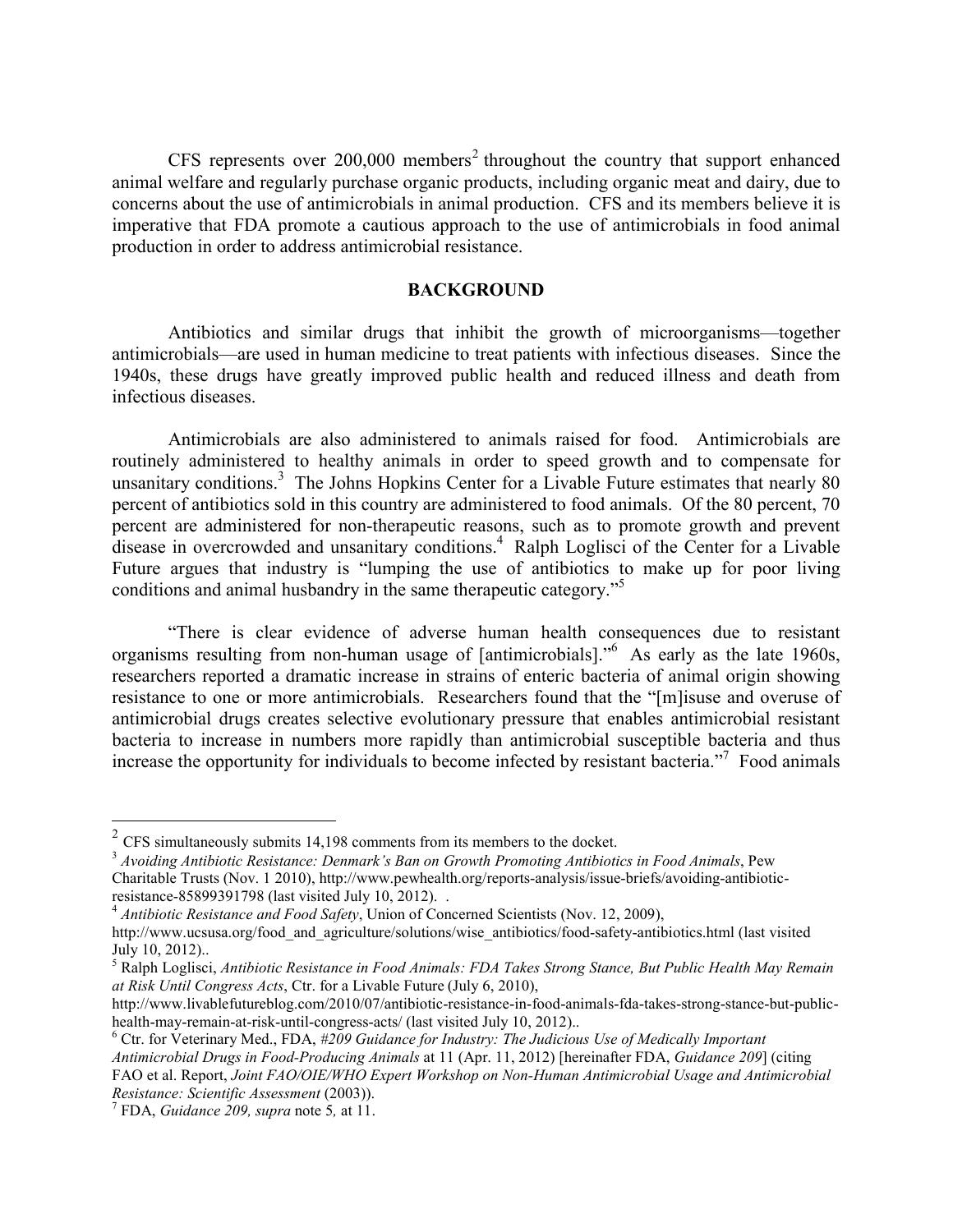are "factories" for resistant organisms. $8$  The resistant bacteria are passed to humans through food or through direct contact with food animals or food animal waste. The use of antimicrobials in food animals is reducing the effectiveness of related antibiotics when used to treat humans. FDA warns this "is a mounting public health problem of global significance."<sup>9</sup>

Yet, more than 40 years after the initial research on antimicrobial resistance was released, U.S. producers continue to use antimicrobial drugs in food animal production at unprecedented levels. Charged with addressing antimicrobial use in food animals, FDA is relying on two new guidance documents—Guidance 209 and 213—to address this imminent public health threat. While a much belated step in the right direction, these guidance documents fail to take the necessary step of instituting binding, mandatory measures to end the misuse of antimicrobials in animal agriculture. Based on 50 years of scientific research indicating a need for drastic change, CFS recommends that FDA take the following actions:

- 1. Comply with the March 22, 2012 and June 1, 2012 Southern District of New York Court orders<sup>10</sup> directing FDA to withdraw the non-therapeutic uses of tetracyclines and penicillin and evaluate the safety risks of other medically important antibiotics;
- 2. Comply with its statutory duty and formally withdraw medically important antibiotics from use in food animal production;
- 3. Clarify that routinely administering low-doses of antimicrobials on a herd wide basis is not appropriate preventative use and refuse to approve new label uses of antimicrobials for disease prevention;
- 4. Increase transparency by instituting mandatory procedures to monitor, track, and report progress on antimicrobial use and antimicrobial resistance; and
- 5. Strengthen veterinary oversight of animal drugs.

# **FDA SHOULD COMPLY WITH RECENT COURT ORDERS**

As an initial matter, CFS urges FDA to comply with two recent court orders directing FDA to take action on antimicrobial use. In the first, the court determined that FDA "unlawfully withheld agency action by failing to implement withdrawal proceedings pursuant to the Food, Drug, and Cosmetic Act … for certain uses of penicillin, oxytetracycline, and chlortetracycline in food-producing animals," <sup>11</sup> and ordered FDA to complete the appropriate withdrawal proceedings for the relevant New Animal Drug Applications (NADAs) and Abbreviated New Animal Drug Applications (ANADAs). "Specifically, the Commissioner of the FDA or the Director of the [Center for Veterinary Medicine (CVM)] must re-issue a notice of the proposed withdrawals (which may be updated) and provide an opportunity for a hearing to the relevant drug sponsors; if drug sponsors timely request hearings and raise a genuine and substantial issue of fact, the FDA must hold a public evidentiary hearing."<sup>12</sup>

 8 *Id.* at 5-17.

<sup>9</sup> *Id.*

<sup>10</sup> *Natural Res. Def. Council v. FDA*, No. C11-03562, 2012 WL 983544 (S.D.N.Y. Mar. 22, 2012); *Natural Res. Def. Council v. FDA*, No. C11-03562, 2012 WL 1994813 (S.D.N.Y. June 1, 2012).

<sup>11</sup> *Natural Res. Def. Council v. FDA*, No. C11-03562, 2012 WL 983544 (S.D.N.Y. Mar. 22, 2012).

 $12$  *Id.* at \*20.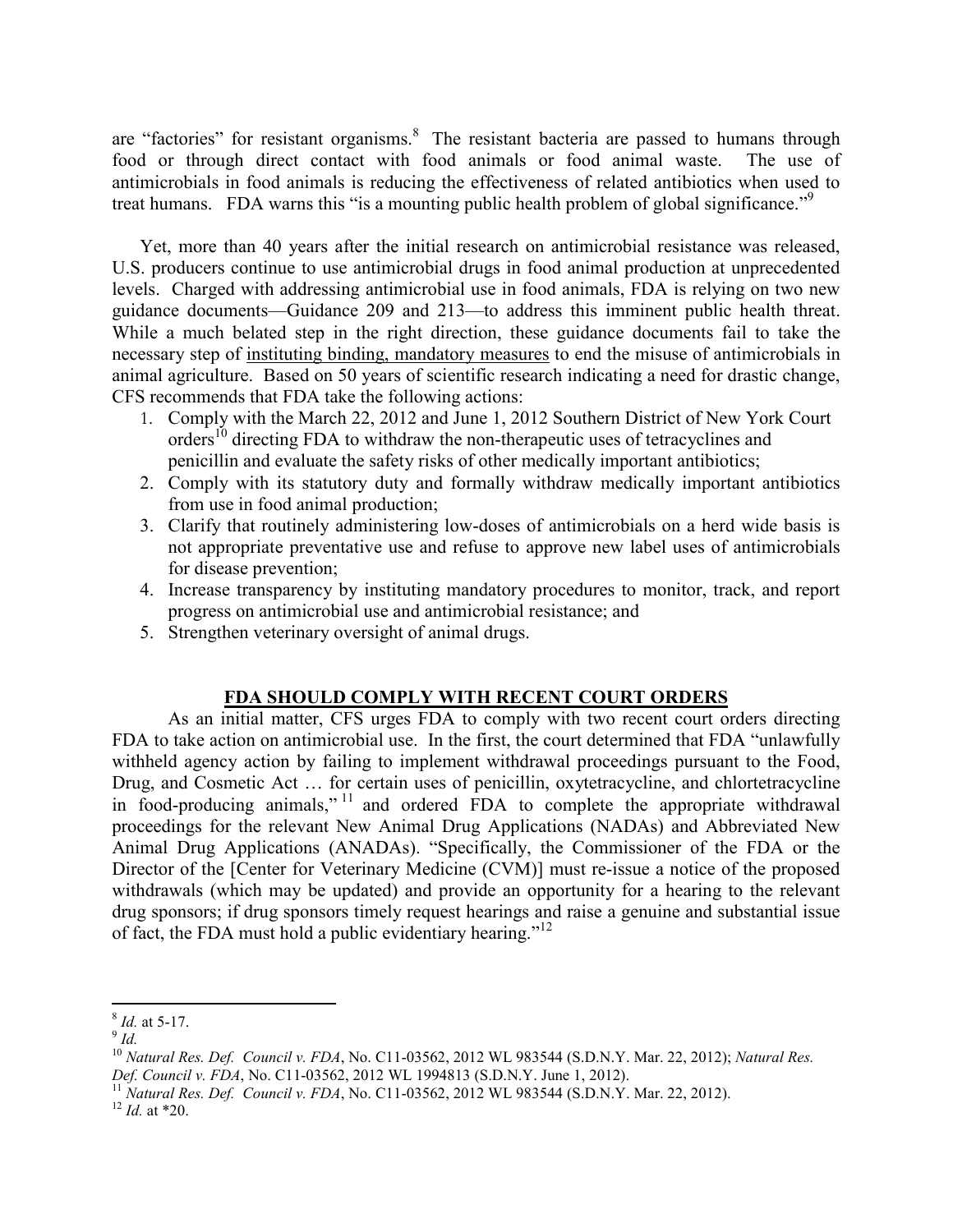In the second, the court found that "FDA failed to offer a reasoned explanation, grounded in the statute, for its refusal to initiate withdrawal proceedings [on petitions to withdraw certain medically important antibiotics], and, therefore, its action was arbitrary and capricious and otherwise not in accordance with law."<sup>13</sup> The court has required the FDA to "evaluate the safety risks" of these medically important antibiotics, and "either make the finding that the drugs are not shown to be safe or provide a reasoned explanation as to why the Agency is refusing to make such a finding." The court explained that while the administrative record was over 3,000 pages long and contained numerous scientific studies, FDA "did not address or even mention the scientific evidence in its responses." FDA therefore woefully failed for to comply with its duty to review the citizen petitions for seven and twelve years respectively.

In both orders, the court does not compel FDA to reach a certain conclusion, only finds that the agency comply with the relevant procedures. That said, CFS believes that once the agency complies with its statutory duties, the weight of the evidence will mandate immediate withdrawal of NADAs and ANADAs for medically important antibiotics.

### **VOLUNTARY ACTION IS NOT ENOUGH – FDA MUST INITIATE WITHDRAWAL PROCEEDINGS**

CFS encourages FDA not to naively and unlawfully rely on a voluntary participation scheme to reduce antimicrobial resistance. FDA does not deny it has the authority to withdraw NADAs and ANADAs for antimicrobials, nor does it deny that there is an urgent public health crisis emerging from the overuse and abuse of antimicrobials in animal agriculture. Yet FDA's present course of action is to promote voluntary measures for industry to implement, over time, as the solution to this immediate crisis. Voluntary oversight schemes spanning many fields have an abysmal record of failure, in part because the regulated industries have no incentive to change. It is highly unlikely the drug sponsors that make a profit from the use of antimicrobials in food animal production, or animal production facilities that use antimicrobials in food animal production to counteract overcrowded and unsanitary conditions, will voluntarily end the practice. Moreover, FDA has a statutory duty to withdraw New Animal Drug Applications for important human antimicrobials forthwith.

The Federal Food, Drug and Cosmetics Act (FFDCA) defines a "new animal drug" as "*any* drug intended for use for animals other than man, including any drug intended for use in animal feed…"<sup>14</sup> Antimicrobials used in animal agriculture are "new animal drugs." The FDA must withdraw approval of an NADA when a drug is found to be unsafe.<sup>15</sup> Under the FFDCA §360(b), the Secretary shall, after due notice and opportunity for hearing to the applicant, issue an order withdrawing approval of a new animal drug if the Secretary finds:

<u>.</u>

<sup>13</sup> *Natural Res. Def. Council v. FDA*, No. C11-03562, 2012 WL 1994813, at \*19 (S.D.N.Y. June 1, 2012) (citing *Mass. v. EPA*, 549 U.S. 497, 534 (2007)).

<sup>&</sup>lt;sup>14</sup> 21 C.F.R. § 510.3(g) (2009) (emphasis added).

<sup>15</sup> *See* 21 U.S.C. § 360b(e)(1) (2009).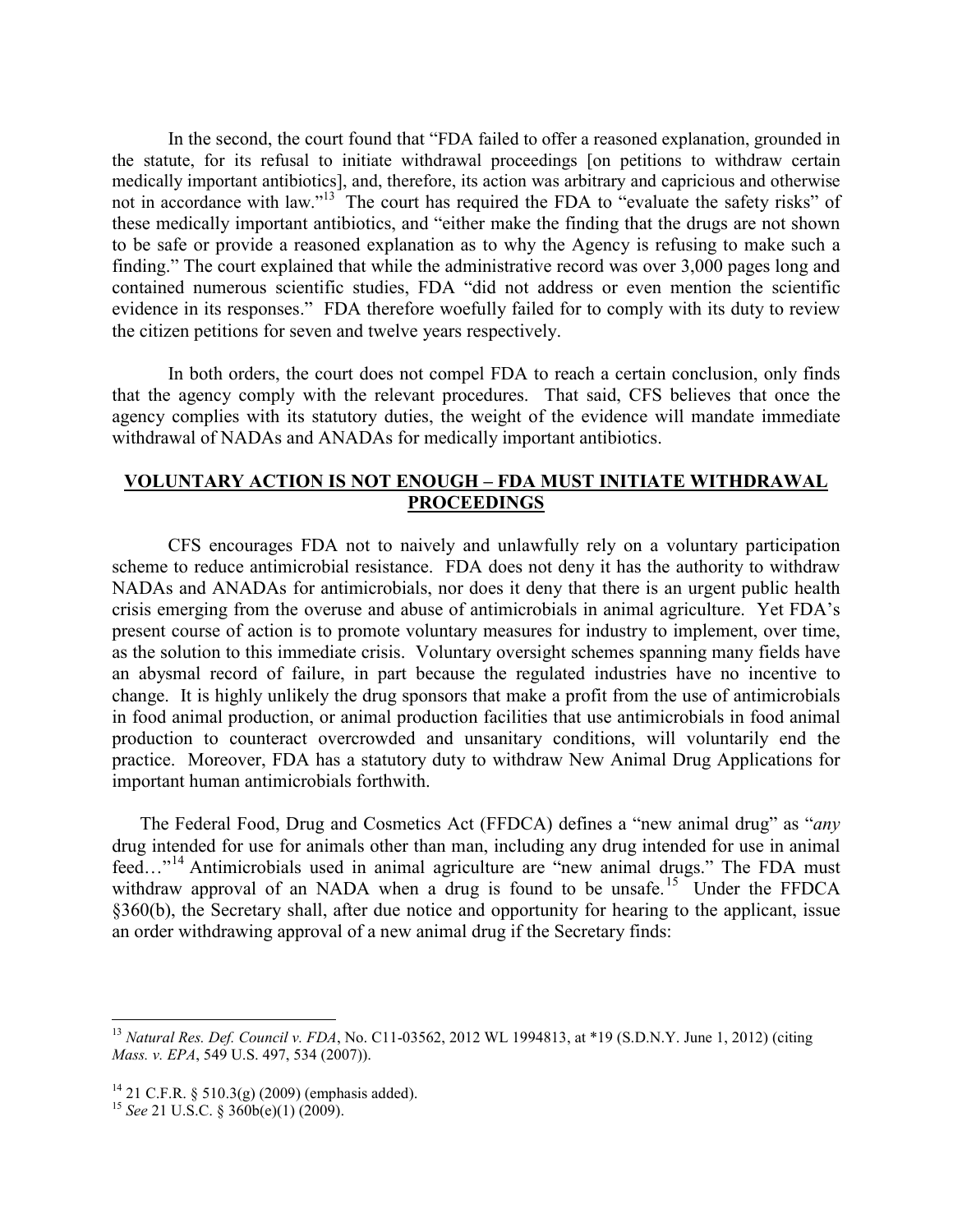- A. "[E]xperience or scientific data show that such drug is unsafe for use under the conditions of use upon the basis of which the application was approved or the condition of use authorized under subsection  $(a)(4)(A)$ ;<sup>"16</sup>
- B. New evidence, tests, or methods developed since approval of the application show that the drug is not safe for use "under the conditions of use upon the basis of which the application was approved...;  $or''^{17}$
- C. New information, combined with the evidence available at the time the application was approved show a "lack of substantial evidence that such drug will have the effect it purports or is represented to have under the conditions of use prescribed, recommended, or suggested in the labeling thereof."<sup>18</sup>

The FFDCA creates a mandatory duty to withdraw when new evidence shows an animal drug to be unsafe.<sup>19</sup> When determining whether a new animal drug (or category of new animal drugs) must be withdrawn for safety purposes, two issues are considered: whether there is a reasonable basis from which serious questions about the safety of the new animal drug may be inferred; and, whether the use of the new animal drug under the approved conditions is shown to be safe.<sup>20</sup>

When applied to antimicrobials used in food animals, the above provisions indicate a statutory duty to withdraw. Antimicrobial resistant infections threaten human health. For example, *methicillin-resistant Staphylococcus aureus* (MRSA) is established in concentrated animal feeding operations (CAFOs) in the U.S. and routinely infects workers and their families.<sup>21</sup> Evidence now exists that livestock associated MRSA, sequence type 398 ("ST398") has entered general population in the U.S. In March of this year, U.S. researchers reported that a childcare worker in Iowa, with no connection to livestock, had tested positive for  $ST398<sup>22</sup>$  The appearance of ST398 in the U.S. is part of a growing global phenomenon: livestock associated MRSA, with corresponding worker infections, has been documented in food animal facilities and slaughterhouses in Europe and in Canada.<sup>23</sup> In the last five years infections in humans from ST398 have ranged from relatively minor to fatal.<sup>24</sup> The first recorded fatality occurred in August 2010 when a previously healthy fourteen year old girl died from necrotizing pneumonia

 $\overline{a}$ 

 $16$  *Id.* § 360b(e)(1)(A).

 $17$  *Id.* § 360b(e)(1)(B).

<sup>&</sup>lt;sup>18</sup> *Id.* § 360b(e)(1)(C).

<sup>&</sup>lt;sup>19</sup> *Rhone-Poulenc, Inc. v. FDA*, 636 F.2d 750, 752-53 (D.C. Cir. 1980) (upholding FDA's order withdrawing the new animal drug approval for the use of diethylstilbestrol (DES)).

<sup>&</sup>lt;sup>20</sup> Ctr. for Veterinary Med., FDA, *Proposal to Withdraw Approval of the New Animal Drug Application for Enrofloxacin for Poultry*, Docket No. 00N-1571 at 2 (Mar. 16, 2004) (initial decision).

<sup>21</sup> Tara Smith & Nicole Pearson, *The Emergence of Staphylococcus Aureus ST398*, 11 Vector-Borne and Zoonotic Diseases 327, 331, (2011).

<sup>22</sup> Erin Moritz & Tara Smith, *Livestock-Associated Staphylococcus Aureus in Childcare Worker,* 17.4 Emerging Infectious Diseases, (Apr. 2011), *available at* http://www.cdc.gov/eid/content/17/4/742.htm.

<sup>23</sup> Smith & Pearson, *supra* note 20, at 328.

<sup>24</sup> Smith & Pearson, *supra* note 20, at 332.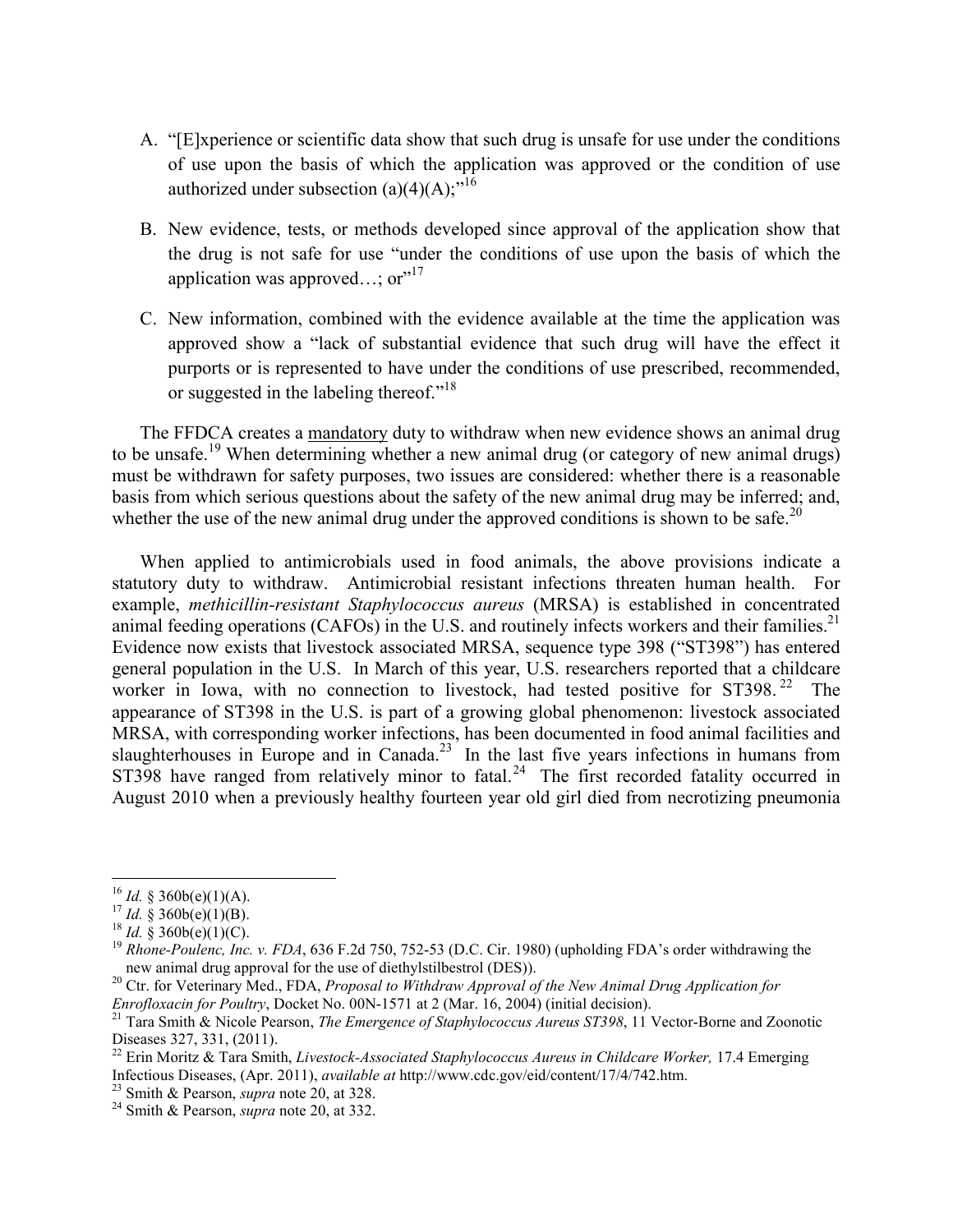caused by MRSA ST398.<sup>25</sup> A 2010 study warned that it would be a mistake to assume that ST398 will continue to be responsible for relatively little disease compared to other MRSA strains.<sup>26</sup> Researchers analyzing the ST398 genome report that the organism has an unusual capacity to incorporate more dangerous elements, predicting that "it will only be a matter of time before [ST398] will increase virulence in the human host."<sup>27</sup>

MRSA is but one example of antimicrobial resistant infections threatening human health. Final Guidance 209 provides an overview of national and international reports and peer-reviewed scientific literature discussing adverse human health consequences from antimicrobial resistance and recommending for more than a decade that the U.S. take drastic measures to address the ongoing and future consequences. For example:

- In 1997, the WHO found that "the selection of resistant bacteria has adverse consequences for preventing and treating disease in humans, animals, and plants" recommending that "the use of antimicrobials for growth promotion in animal production be terminated if the drugs are also proscribed for use in humans."<sup>28</sup>
- In 2003, the Food and Agriculture Organization of the United Nations (FAO), the World Organization for Animal Health (OIE), and the WHO convened a workshop to scientifically assess the risks of antimicrobial use in food animal production. The expert panel found "clear evidence of adverse human health consequences due to resistant organisms resulting from non-human usage of antimicrobials."<sup>29</sup>
- In 2003, the Institute of Medicine recommended that "FDA ban the use of antimicrobials" for growth promotion in animals if those classes of antimicrobials are also used in humans $^{30}$
- In 2004, the United States Government Accountability Office (GAO) concluded that animals are the source of human infection. The GAO stated, "[w]e believe that there is a preponderance of evidence that the use of antimicrobials in food producing animals has adverse human consequences."<sup>31</sup>
- In 2009, the American Academy of Microbiology recommended the elimination of unnecessary use such as for viral infections and prolonged treatment as "mandatory steps to an appropriate public health strategy to limit infections by resistant organisms. $^{32}$

<sup>&</sup>lt;u>.</u> <sup>25</sup> Jean-Philippe Rasigade et al., *Lethal Necrotizing Pneumonia Caused By An ST398 Staphylococcus Aureus Strain*, 16.8 Emerging Infectious Diseases, 1330 (Aug. 2010), *available at* http://wwwnc.cdc.gov/eid/article/16/8/pdfs/10- 0317.pdf.

<sup>26</sup> M. Schijiffelen et al., *Whole Genome Analysis of a Livestock-Associated Methicillin-Resistant Staphylococcus aureus ST398 Isolate From a Case of Human Endocarditis*, 11 BMC Genomics,(2010) *available at* http://www.biomedcentral.com/1471-2164/11/376 (last visited July 10, 2012)..

<sup>27</sup> *Id.* at 8.

<sup>28</sup> FDA, *Guidance 209*, *supra* note 5, at 8 (citing WHO Report, *The Medical Impact of Antimicrobial Use in Food Animals* (1997)).

<sup>29</sup> *Id.* at 11 (citing FAO et al. Report, *Joint FAO/OIE/WHO Expert Workshop on Non-Human Antimicrobial Usage and Antimicrobial Resistance: Scientific Assessment* (2003)).

<sup>30</sup> *Id.* (citing Inst. of Med. Report, *Microbial Threats to Health: Emergence, Detection and Response* (2003)). <sup>31</sup> *Id.* at 12 (citing 2004 GAO Report).

<sup>32</sup> *Id.* at 14 (citing Am. Acad. of Microbiology, *Antibiotic Resistance: An Ecological Perspective on an Old Problem*  $(2009)$ ).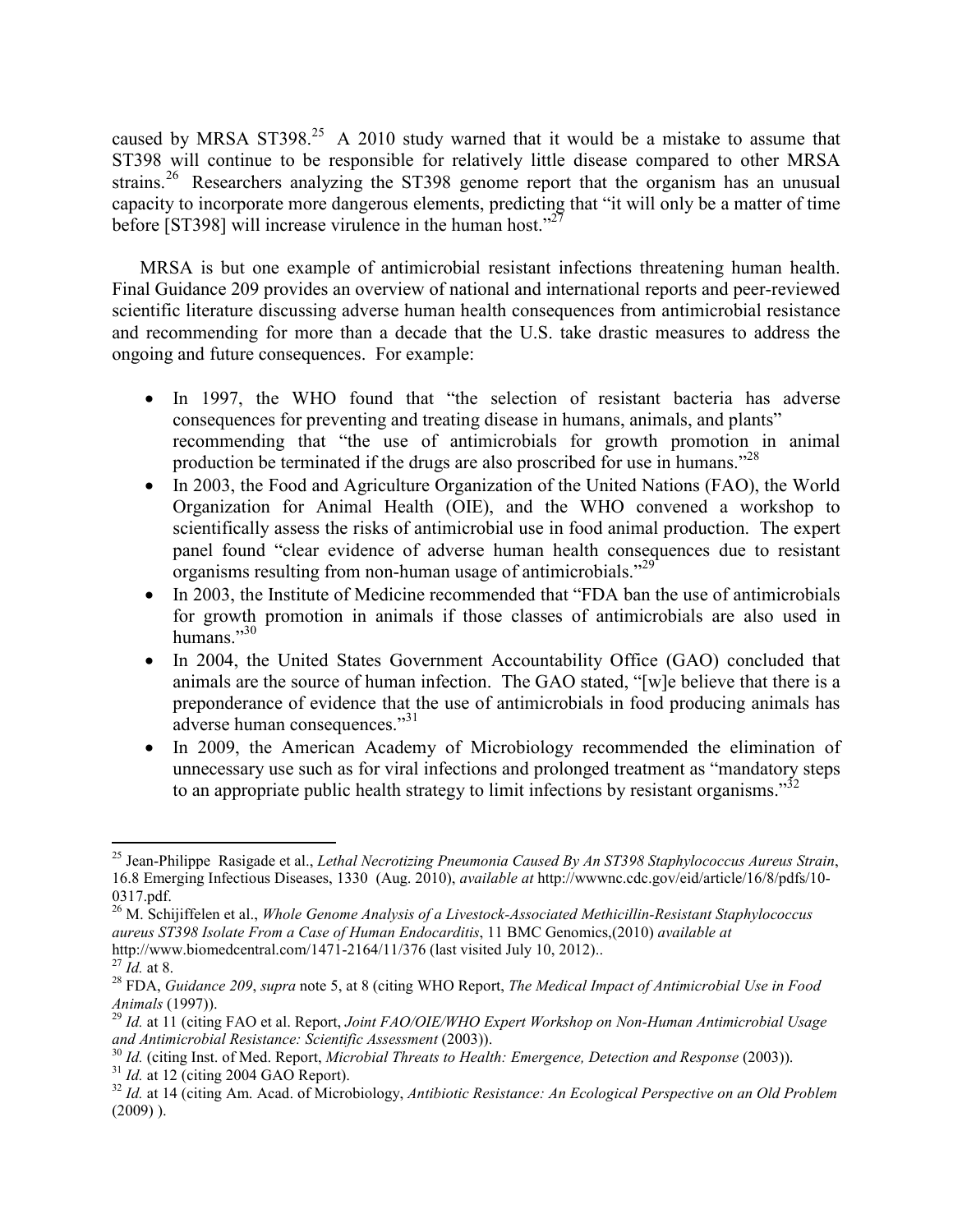• In 2012, Proceedings at the National Academy of Sciences concluded that "[e]ven a low, short-term (14-day) dose of in-feed antibiotics increased the prevalence and diversity of antibiotic resistance genes, including resistance to antibiotics not administered in the study, and increased the prevalence in *E. coli*."<sup>33</sup>

It is clear that immediate cessation of antibiotic use in food animal production systems can ameliorate the problems of antibiotic resistance and address the public health crisis. When antimicrobials are removed from food animal production, the incidents of resistance are drastically reduced. A recent study found a lower prevalence of antibiotic-resistant *Enterococci* on U.S. conventional poultry farms that recently transitioned to organic practices.<sup>34</sup> Another found that the prevalence of ampicillin-resistant and tetracycline-resistant *E. coli* was three- and four-fold greater in feces from antibiotic-treated animals respectively.<sup>35</sup>

The scientific data in the agencies own guidance documents presents serious questions about the safety of using medically-important antimicrobials in food animal production. FDA's proposed three-year voluntary phase out flies in the face of FDA's statutory duty and is clearly not a strong enough measure to protect human health from the effects of antimicrobial use. Instead, "[a]n immediate ban on classes of antibiotics used therapeutically in humans, when used for growth promotion and prophylaxis in livestock<sup>36</sup> is required. CFS urges FDA to take immediate and legally binding action to limit the use of antimicrobials in food animal production.

If FDA should refuse to withdraw NADAs and ANADAs for antimicrobials in violation of its duty under the FFDCA, it should make the following fundamental changes to Guidance 213.

## **FDA MUST ELIMINATE DISEASE PREVENTION USES AS WELL AS GROWTH PROMOTION USES**

FDA's guidance documents do not attempt to reduce or eliminate the use of antimicrobials for other injudicious uses, such as "disease prevention." Final Guidance 209 and Draft Guidance 213 are non-binding recommendations which seek to address the use of medically important antimicrobial drugs in food animals for "production uses" only. FDA explains that "production uses" are those uses typically administered through feed or water on a herd-wide or flock-wide basis and are approved for increasing weight gain or improving feed efficiency.<sup>37</sup> While CFS agrees that antimicrobials may be used in certain circumstances to treat disease, disease prevention uses are often surprisingly similar to production uses—applied at sub-clinical doses, on a flock wide basis, to healthy animals—and also contribute to growing

 $\overline{a}$ 

<sup>33</sup> *Id.* at 17 (citing Nat'l Acad. Of Sci. Report, *In-feed Antibiotic Effects on the Swine Intestinal Microbiome*  $(2012)$ ).

*Id.* at 16 (citing 2011 Environmental Health Perspectives Study).

<sup>35</sup> *Id.* at 16 (citing Int'l J. of Food Microbiology Study, *Farm-to-fork Characterization of Escherichia coli Associated with Feedlot Cattle with a Known History of Antimicrobial Use* (2010)).

<sup>36</sup> Susan Holtz, Can. Inst. for Envtl. Law and Policy, *Reducing and Phasing Out the Use of Antibiotics and Hormone Growth Promoters in Canadian Agriculture* (Apr. 2009), *available at* www.cielap.org/pdf/AHGPs.pdf.

<sup>37</sup> FDA, *Guidance 209, supra* note 5, at 4.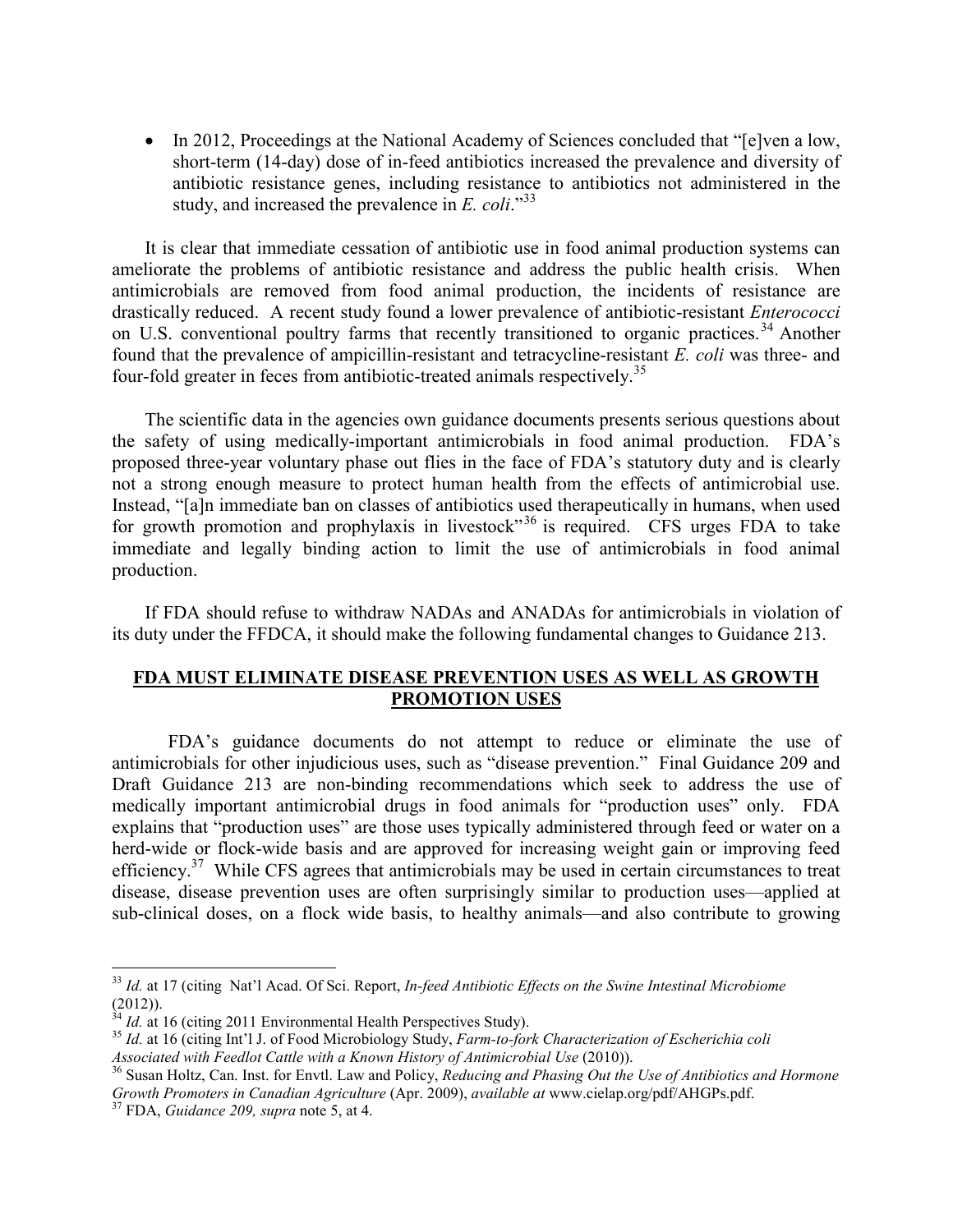prevalence of antimicrobial resistance. FDA should therefore promote withdrawal of label uses for production uses and routine disease prevention.

Instead, Guidance 213 encourages drug sponsors to change label uses from production uses such as growth promotion to disease prevention where such classes of antimicrobials have disease prevention qualities. It is unlikely that this action will reduce the prevalence of antimicrobial resistance since all medically important classes of antimicrobials with growth promoter claims have continuous disease prevention claims in at least one species. Moreover, disease prevention uses currently have no limit on duration for administration, and are given simultaneously to all animals in a herd or flock. For this reason, CFS encourages FDA to alter Draft Guidance 213 and not approve supplemental new animal drug applications for disease prevention but instead eliminate the use of antimicrobials for disease prevention as well as growth promotion.

If FDA remains nonetheless willing to approve supplemental NADAs to add disease prevention label uses to already approved antimicrobial new animal drugs, CFS encourages FDA to use Guidance 152 to evaluate any supplemental NADAs submitted pursuant to Guidance 213 and not create an exemption to the current requirement of a complete, qualitative, microbial food safety risk assessment.

#### **FDA MUST INCREASE TRANSPARENCY**

Another major weakness of Guidance 209 and Draft Guidance 213 is a severe lack of transparency and meaningful, timely public participation. For instance, it is unclear how the public will be able to verify that this process is actually limiting the use of antimicrobials in food animal production. By failing to provide transparency in record-keeping, FDA essentially suggests that the American public serve as guinea pigs for industry's "voluntary" reduction in antibiotic usage. CFS urges FDA to implement a transparent process whereby the public can assess whether the guidance documents are resulting in changes to the use of antimicrobials in food animal production and whether there is a public health benefit associated with those changes. The public should not be the government's laboratory for this compromised approach.

In order to increase transparency, CFS encourages FDA to publish data on (1) the number of companies notifying FDA of the intent to participate in FDA's program within three months of the finalization of Draft Guidance 213; (2) the number of companies that have products that are applied for production uses or routine disease prevention (as opposed to disease treatment); (3) the number of supplemental NADAs submitted pursuant to Guidance 213; and (4) a list of animal drugs that are still in use but not in compliance with Guidance 213. FDA should provide the public with quarterly updates on these and other relevant figures.

Moreover, FDA must develop a monitoring framework that includes certain targets for reductions in antimicrobial use and associated antimicrobial resistance so that the effectiveness of Guidance documents 209 and 213 can be evaluated. This monitoring program should describe specific anticipated results and address potential actions should these results not be met. Finally, FDA should include a monitoring program for on farm antibiotic use. Again, monitoring data must be based on samples taken early in the food chain process.